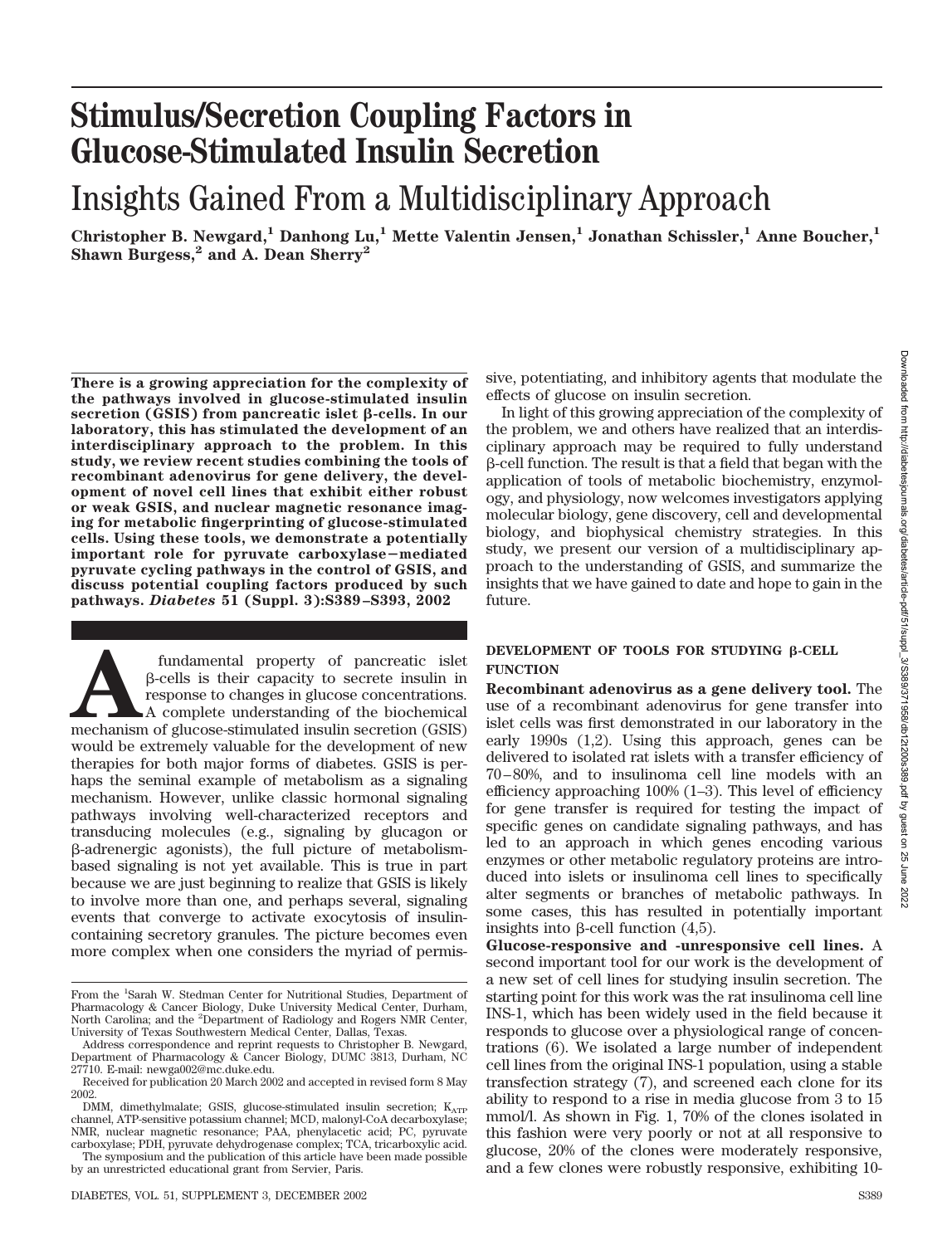

**FIG. 1. Clonal heterogeneity in INS-1**-**derived cell lines. Parental INS-1 cells were stably transfected with a plasmid containing the human proinsulin gene, as previously described (14). After antibiotic selection, individual colonies were isolated and expanded and screened by measuring the fold increase in insulin secretion at 15 vs. 3 mmol/l glucose. Data for 58 individual clones are presented, and represent the mean of three independent measurements per clone.**

to 15-fold increases in GSIS. Further study of highly responsive cell lines such as 832/13 has revealed that these clones retain a long-term functional stability, extending for at least 7.5 months of continuous culture (7). Isolation of this new set of clones has allowed us to conduct biochemical studies in a phenotypically stable background. However, their greater value may ultimately be the opportunity for genetic and biochemical comparison of cell lines that differ in one important functional characteristic, GSIS, thereby allowing key mechanistic determinants to be identified.

**Nuclear magnetic resonance**-**based analysis of glucose metabolism in insulin secreting cell lines.** Traditional metabolic analysis of pancreatic islets has involved either the measurement of the concentration of intracellular or secreted intermediates via enzyme-based assays or the use of radioisotopically labeled metabolic fuels to measure the rate of a specific sequence of metabolic reactions. Although application of these techniques has been informative, a deeper understanding of GSIS mechanisms may require a more global or comprehensive "fingerprint" of metabolic changes that occur during glucose stimulation of  $\beta$ -cells.

One emergent technology that can be applied for this purpose is nuclear magnetic resonance (NMR)-based analysis of the metabolism of fuels that are labeled with heavy isotopes such as  ${}^{2}$ H or  ${}^{13}$ C. For example, we recently used  $^{2}H_{2}O$  to trace the origin of glucose molecules contributing to glycogen synthesis in liver cells that contain overexpressed metabolic regulatory genes (8). With regard to -cell metabolism, the question that we have addressed is the metabolic fate of pyruvate in mitochondria during GSIS. Pyruvate can enter the tricarboxylic acid (TCA) cycle via two prominent pathways. The pyruvate dehydrogenase complex (PDH) catalyzes the conversion of pyruvate to acetyl-CoA. An alternate entry point is the pyruvate carboxylase (PC)-catalyzed conversion of pyruvate to oxaloacetate. Several laboratories have reported on the surprisingly abundant expression of PC in  $\beta$ -cells, and it has been estimated that 40–50% of the pyruvate generated during glucose stimulation of  $\beta$ -cells enters mitochondrial metabolism via this route  $(9-17)$ . In liver, PC pairs with PEPCK to catalyze early steps in gluconeogenesis. In islets, PEPCK is lacking, suggesting that PC-catalyzed



**FIG. 2. Predicted NMR spectra in islet cells during stimulation with [U-13C]glucose. The predicted NMR spectra of glutamate carbon 2 (C2) are shown for two metabolic extremes. The bottom spectrum is pre-dicted if all [U-13C]-labeled pyruvate derived from [U-13C]glucose enters the TCA cycle via the PDH reaction. The top spectrum is predicted if pyruvate enters via both PDH and PC and there is active cycling between four carbon intermediate pools and pyruvate (the spectrum shown would appear if flux through the malic enzyme [ME] and PC equaled the TCA cycle flux). Note that in this second scenario, pyruvate can become labeled with 12C (**E**) or 13C (**F**). The two spectra contain the same peaks, but certain peaks are clearly much larger in the upper spectrum (designated by arrows). Integrated analysis of these kinds of spectral differences among all the carbons of glutamate** allows the metabolic fate of pyruvate to be defined  $(18-22)$ .  $\alpha$ KG, **-ketoglutarate.**

conversion of pyruvate to oxaloacetate may have a specific signaling function in  $\beta$ -cells.

Anaplerotic influx of pyruvate into the TCA cycle may be linked to efflux of other intermediates from the mitochondria, including malate (16) or citrate (17), resulting in the synthesis of important coupling factors. Cytosolic malate can be reconverted to pyruvate via the malic enzyme, completing a pyruvate-malate cycle. An alternate cycle occurs when citrate leaves the mitochondria to be cleaved to acetyl-CoA and oxaloacetate by citrate lyase. The oxaloacetate formed via citrate cleavage can in turn be converted to malate via cytosolic malate dehydrogenase activity, and then back to pyruvate via malic enzyme to complete a pyruvate-citrate cycle. A cofactor common to the pyruvate-malate and pyruvate-citrate cycles is NADPH, which is produced as a by-product of the malic enzyme (12).

Over the course of the past several years, NMR-based techniques have been developed for determining the relative contribution of the PDH and PC reactions to pyruvate entry into the TCA cycle (18–22). These have involved the culture of cells in the presence of [U-13C]glucose, and the subsequent extraction of cellular glutamate for NMRbased mass isotopomer analysis. Glutamate is the analyte chosen in these studies because it is present in high concentrations in  $\beta$ -cells, it is in equilibrium with the TCA cycle intermediate  $\alpha$ -ketoglutarate, and its NMR signal is well isolated from those of other metabolic intermediates. Figure 2 illustrates the NMR spectra generated for carbon 2 of glutamate under vastly different metabolic circumstances. In the first scenario,  $100\%$  of the <sup>13</sup>C-labeled glucose is converted to pyruvate, and all of the pyruvate enters the TCA cycle via the PDH reaction. In an opposite scenario, the PDH and PC reactions each contribute equally to pyruvate entry into the TCA cycle and there is an active pyruvate-cycling pathway (as given by equal and high flux through the malic enzyme and PC). Certain peaks in the spectra are clearly different in the two circum-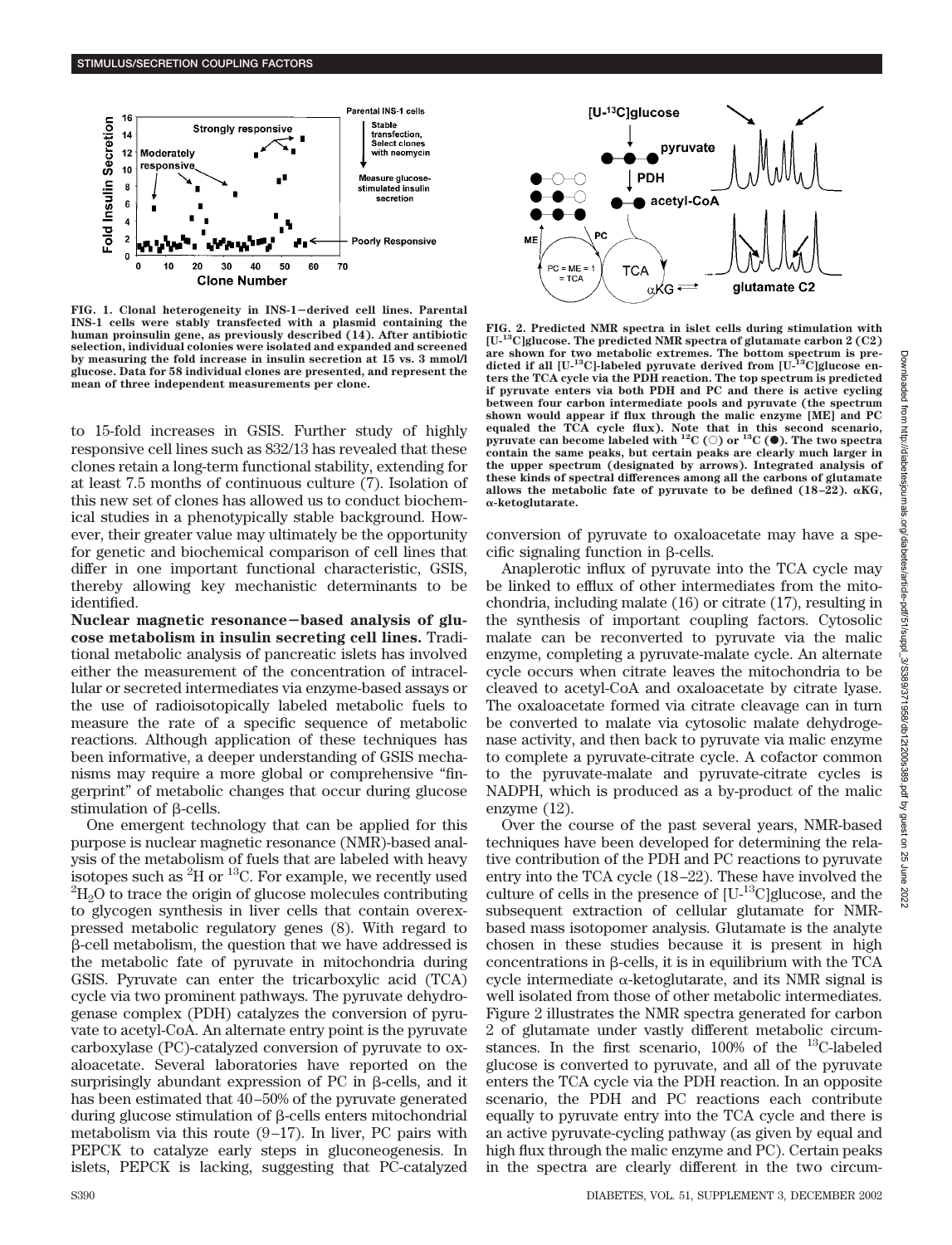

FIG. 3. Linear relation between GSIS and pyruvate cycling.  $\bullet$ , INS-**1**-**derived cell lines 832/1, 832/2, 834/40, and 832/13 INS-1 cells in** order of increasing capacity for GSIS  $(22)$ ;  $\Diamond$ , 832/13 cells incubated **with 12 mmol/l glucose plus 10 mmol/l DMM, a stimulatory metabolite** for pyruvate cycling;  $\triangle$ , 832/13 cells incubated with 12 mmol/l glucose **plus 5 mmol/l PAA, an inhibitor of PC and pyruvate cycling. Taken from Lu et al. (22), with permission.**

stances, as is indicated by the arrows in Fig. 2. Similar diagnostic features are observed in the spectra for other glutamate carbons, and a comprehensive analysis of all of these differences leads to an estimate of the relative contributions of the different pathways (17–22). In what follows, we present discrete examples of what can be learned from the combined application of each of the foregoing tools.

### **APPLICATION OF NMR-BASED METABOLIC ANALYSIS TO GLUCOSE-RESPONSIVE AND -UNRESPONSIVE CELL LINES**

The idea that mitochondrial metabolism of glucose generates important signals for insulin secretion has been supported by various kinds of experiments for many years (23–25). However, the specific metabolic pathways in mitochondria that participate in the generation of coupling factors for insulin secretion remains uncertain.

The approach that we have taken to this problem is apply the tool of NMR-based metabolic analysis to our robustly and poorly glucose-responsive  $INS-1$ -derived cell lines (22). Four independent cell lines with clearly distinguishable capacities for GSIS were incubated with varying concentrations of  $[U^{-13}C]$ glucose, followed by NMR-based mass isotopomer analysis of extracted glutamate. Measurements of GSIS were performed on the same set of cells used for NMR analysis. As shown in Fig. 3, we observed a tight correlation between PC-catalyzed pyruvate cycling activity and GSIS in the four cell lines. In contrast, entry of pyruvate into the TCA cycle via PDH did not correlate with glucose sensing (22).

To further investigate the relation between pyruvate cycling and GSIS, we measured the effects of stimulators and inhibitors of this pathway. First, we tested the cell permeant ester of malate, dimethylmalate (DMM), reasoning that this agent should increase pyruvate cycling by directly stimulating flux through the malic enzyme. The addition of DMM to our cell line most responsive to glucose, 832/13, nearly doubled insulin secretion at 12 mmol/l glucose and caused an increase in pyruvate cycling as measured by NMR (22). As a second test, phenylacetic acid (PAA), a well-known inhibitor of PC (17,26), was added to 832/13 cells in the presence of stimulatory glucose (12 mmol/l), resulting in a 50% inhibition of insulin



FIG. 4. Potent effect of PAA on the K<sub>ATP</sub> channel—independent path**way of GSIS. Insulin secretion was measured during stimulation of INS-1**-**derived 832/13 cells (7) with 12 mmol/l glucose for 4 h.** *Left panel***: secretion was measured in the presence of normal K concentrations (4.8 mmol/l);** *right panel***: experiments were conducted at 35 mmol/l**  $K^+$  to reveal the  $K_{ATP}$  channel-independent pathway. Note the **much larger inhibitory effect of the PC inhibitor PAA in the latter group of cells.**

secretion and a parallel decrease in pyruvate cycling (22). Remarkably, the data points created for 832/13 cells treated with DMM or PAA fell on the line relating pyruvate cycling and GSIS for the four independent  $INS-1$  derived cell lines (Fig. 3). Thus, under both stimulatory (DMM) and inhibitory (PAA) conditions, there was a linear relation between GSIS and pyruvate cycling as measured by NMR.

The foregoing studies provide support for the idea that PC-catalyzed pyruvate cycling is an important pathway for the generation of coupling factors that mediate GSIS. Interestingly, neither the pyruvate-malate nor the pyruvate-citrate cycles produce ATP in a direct sense. Thus pyruvate cycling pathways may complement or augment signaling that occurs via the classic pathway of closure of ATP-sensitive  $K^+$  ( $K_{ATP}$ ) channels, secondary to a glucose metabolism-induced rise in the ATP:ADP ratio (24). One possibility is that pyruvate cycling is primarily responsible for insulin secretion via the  $K_{ATP}$  channel-independent pathway of insulin secretion. This pathway came to light in studies in which GSIS was shown to be clearly operative, even when regulation of  $K_{ATP}$  channels was prevented by exposure of cells to high concentrations of  $K^+$  and the pharmacological agent diazoxide (27,28). That PC-catalyzed pyruvate cycling may be playing a role in the regulation of the  $K_{ATP}$ -dependent pathway is supported by the data in Fig. 4. As discussed earlier, incubation of robustly glucose-responsive 832/13 cells with the PC inhibitor PAA under normal ionic conditions  $(K^+ = 4.8 \text{ mmol/l})$ reduces insulin secretion by close to 50%. However, when the cells are studied at high  $K^+$  (35 mmol/l), insulin secretion is inhibited by  $>80\%$ . These results suggest that signals generated by PC-catalyzed pyruvate cycling may be particularly important in the regulation of the  $K_{ATP}$ channel – independent pathway of GSIS.

Although our studies cast new light on the potential importance of PC-catalyzed anaplerosis and pyruvate cycling in the generation of stimulus/secretion coupling factors, several important questions remain to be answered. First, the specific coupling factor(s) generated by anaplerotic pathways and the efflux of excess TCA cycle substrates remain to be identified. Possibilities that have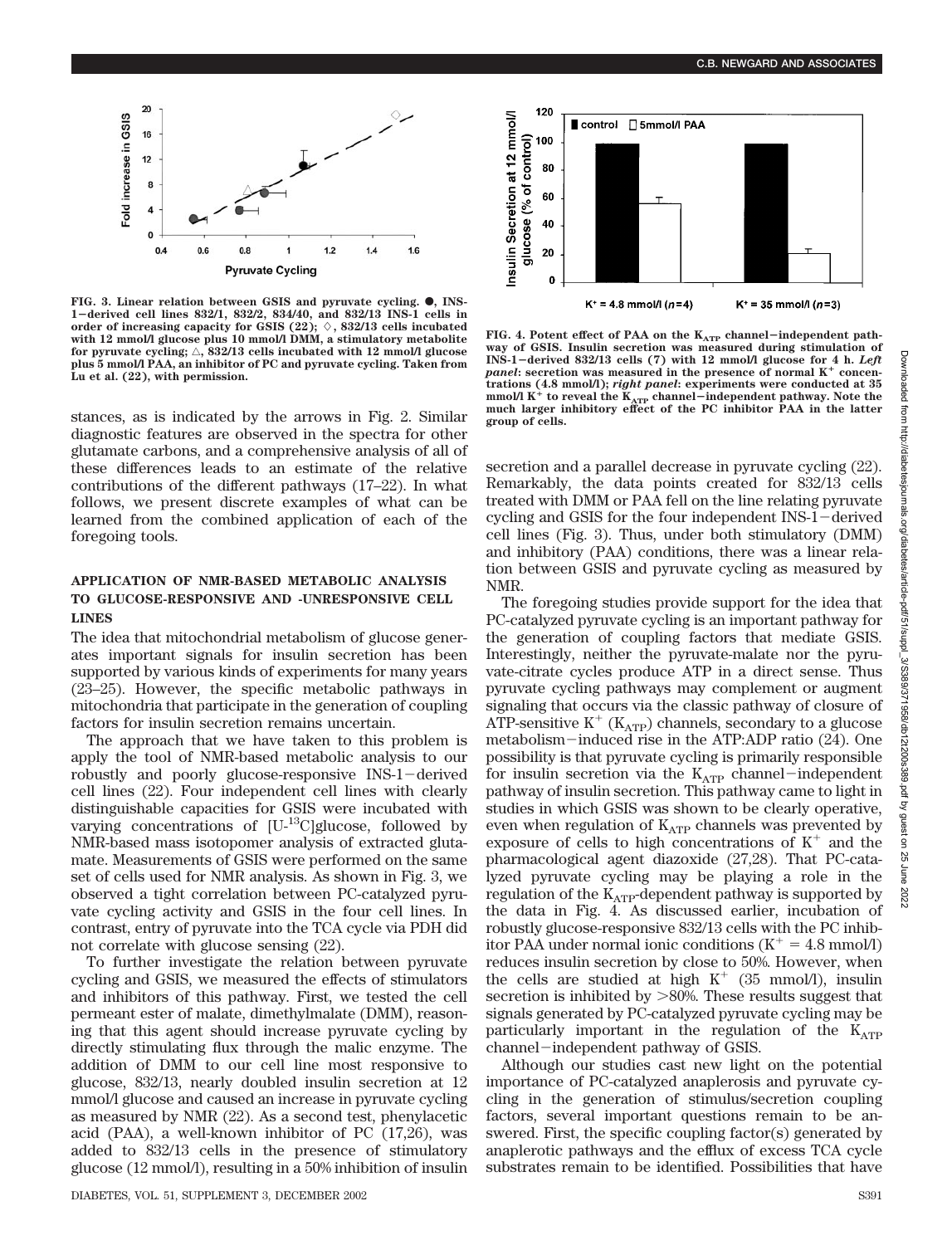been proposed include NADPH formed as a by-product of the malic enzyme reaction or other NADPH-producing enzymes (12), malonyl-CoA formed as a by-product of citrate cleavage (29,30), or glutamate formed from  $\alpha$ -ketoglutarate (31). Arguments for (31) and against (32) the idea that glutamate is a key coupling factor have been presented. Our own studies with NMR have failed to detect a rise in glutamate concentration during glucose stimulation of 832/13 cells, and therefore do not lend clear support to the glutamate model (22). Similarly, malonyl-CoA has been proposed as a coupling factor via its capacity to inhibit fatty acid oxidation and increase the levels of fatty acyl-CoAs (29,30). However, recent studies from our laboratory in which a recombinant adenovirus was used to express malonyl-CoA decarboxylase (MCD) resulted in a complete block of the normal glucose-induced rise in malonyl-CoA levels, but had no effect on GSIS (33). These studies were originally conducted in parental INS-1 cells using a goose MCD cDNA (34), but the results were subsequently confirmed in the robustly glucose-responsive 832/13 cell line with a human MCD clone engineered for targeting to the cytosolic compartment (33). However, it remains possible that glutamate or malonyl-CoA plays an important signaling role in the normal islet, but that such pathways are not essential in the INS-1-derived cell lines. Clearly more work will be required to resolve remaining disagreements and identify the relevant factor.

A second important area for further study is to determine if pyruvate cycling activity is altered in models of  $\beta$ -cell dysfunction, such as in islets subjected to chronic culture in high fat and/or glucose or in various animal models such as the ZDF rat. Studies of this nature are ongoing in our laboratory. Finally, we are currently applying the tools of gene discovery and recombinant adenovirus to identifying genes that may be used to enhance pyruvate-cycling activity, possibly leading to targeted strategies for improving glucose responsiveness in surrogate islet cells destined for transplant or in patients with type 2 diabetes.

#### **ACKNOWLEDGMENTS**

Work from the authors' laboratories described in this article was supported by National Institutes of Health Grants DK-42582, P01-DK-58398, and HL-34557.

#### **REFERENCES**

- 1. Becker TC, BeltrandelRio H, Noel RJ, Johnson JH, Newgard CB: Overexpression of hexokinase I in isolated islets of Langerhans via recombinant adenovirus: enhancement of glucose metabolism and insulin secretion at basal but not stimulatory glucose levels. *J Biol Chem* 269:21234–21238, 1994
- 2. Becker TC, Noel RJ, Johnson JH, Lynch RM, Hirose H, Tokuyama Y, Bell GI, Newgard CB: Differential effects of overexpressed glucokinase and hexokinase I in isolated islets: evidence for functional segregation of the high and low Km enzymes. *J Biol Chem* 271:390–394, 1996
- 3. Ferber S, BeltrandelRio H, Johnson JH, Noel RJ, Cassidy LE, Clark S, Becker TC, Hughes SD, Newgard CB: GLUT-2 gene transfer into insulinoma cells confers both low and high affinity glucose-stimulated insulin release: relationship to glucokinase activity. *J Biol Chem* 269:11523–11529, 1994
- 4. Antinozzi P, Berman HK, O'Doherty RM, Newgard CB: Metabolic engineering with adenoviral vectors. *Annu Rev Nutr* 19:511–514, 1999
- 5. Berman HK, Trinh KY, O'Doherty RM, Antinozzi PA, Gasa R, Newgard CB: Metabolic mechanisms and diabetes candidate genes: insights gained from

genetic engineering with recombinant adenoviruses. In *Molecular Pathogenesis of MODYs.* Vol 15. Basel, Karger, 2000, p. 61–84

- 6. Asfari M, Janjic D, Meda P, Li G, Halban PA, Wollheim CB: Establishment of 2-mercaptoethanol-dependent differentiated insulin-secreting cell lines. *Endocrinology* 130:167–178, 1992
- 7. Hohmeier HE, Mulder H, Chen G, Henkel-Reiger R, Prentki M, Newgard CB: Isolation of INS-1-derived cell lines with robust  $K_{ATP}$ channel-dependent and -independent glucose-stimulated insulin secretion. *Diabetes* 49:424–430, 2000
- 8. Yang R, Cao L, Gasa R, Brady MJ, Sherry AD, Newgard CB: Glycogen targeting subunits and glucokinase differentially affect pathways of glycogen metabolism and their regulation in hepatocytes. *J Biol Chem* 277: 1514–1523, 2002
- 9. MacDonald MJ: Influence of glucose on pyruvate carboxylase expression in pancreatic islets. *Arch Biochem Biophys* 319:128–132, 1995
- 10. MacDonald MJ, McKenzie DI, Walker TM, Kaysen JH: Lack of glyconeogenesis in pancreatic islets: expression of gluconeogenic enzyme genes in islets. *Horm Metab Res* 24:158–160, 1992
- 11. Brun T, Roche E, Assimacopoulos-Jeannet F, Corkey BE, Kim KH, Prentki M: Evidence for an anaplerotic/malonyl-CoA pathway in pancreatic betacell nutrient signaling. *Diabetes* 45:190–198, 1996
- 12. MacDonald MJ: Feasibility of a mitochondrial pyruvate malate shuttle in pancreatic islets: further implication of cytosolic NADPH in insulin secretion. *J Biol Chem* 270:20051–20058, 1996
- 13. Malaisse WJ, Best L, Kawazu S, Malaisse-Lagae F, Sener A: The stimulussecretion coupling of glucose-induced insulin release: fuel metabolism in islets deprived of exogenous nutrient. *Arch Biochem Biophys* 224:102–110, 1983
- 14. Khan A, Ling CZ, Landau BR: Quantifying the carboxylation of pyruvate in pancreatic islets. *J Biol Chem* 271:2539–2542, 1996
- 15. Schuit F, DeVos A, Farfari S, Moens K, Pipeleers D, Brun T, Prentki M: Metabolic fate of glucose in purified islet cells: glucose-regulated anaplerosis in beta cells. *J Biol Chem* 272:18572–18579, 1997
- 16. MacDonald MJ: Evidence for the malate aspartate shuttle in pancreatic islets. *Arch Biochem Biophys* 213:643–649, 1982
- 17. Farfari S, Schulz V, Corkey B, Prentki M: Glucose-regulated anaplerosis and cataplerosis in pancreatic  $\beta$ -cells: possible implication of a pyruvate/ citrate shuttle in insulin secretion. *Diabetes* 49:718–726, 2000
- 18. Jeffrey FMH, Rajagopal A, Malloy CR, Sherry, AD: 13C NMR: a simple yet comprehensive method for analysis of intermediary metabolism. *Trends Biochem Sci* 16:5–10, 1991
- 19. Malloy CR, Sherry AD, Jeffrey FMH: Analysis of the citric acid cycle of the heart using 13C isotope isomers, *Am J Physiol* 259:H987–H995, 1990
- 20. Jeffrey FMH, Storey CJ, Sherry AD, Malloy CR: 13C isotopomer model for estimation of anaplerotic substrate oxidation via acetyl-CoA. *Am J Physiol* 271:E788–E799, 1996
- 21. Sherry AD, Malloy CR: 13C isotopomer analysis: a NMR method to probe metabolic pathways intersecting in the citric acid cycle. In *In Vivo 13C NMR.* Robitaille PM, Berliner L, Eds. Berlin, Springer-Verlag, 1998, p. 59–97
- 22. Lu D, Mulder H, Zhao P, Burgess SC, Jensen MV, Kamzolova S, Newgard CB, Sherry AD: 13C isotopomer analysis reveals a connection between pyruvate cycling and glucose-stimulated insulin secretion. *Proc Natl Acad Sci U S A* 99:2708–2713, 2002
- 23. MacDonald MJ: Elusive proximal signals of  $\beta$ -cells for insulin secretion. *Diabetes* 29:1461–1466, 1990
- 24. Newgard CB, Matschinsky FM: Regulation of insulin secretion from the endocrine pancreas. In *Handbook of Physiology*. Jefferson J, Cherrington A, Eds. Oxford, Oxford University Press, 2001, p. 125–152
- 25. Maechler P, Wollheim CB: Mitochondrial function in normal and diabetic -cells. *Nature* 414:807–812, 2001
- 26. Bahl JJ, Matsuda M, DeFronzo RA, Bressler R: In vitro and in vivo suppression of gluconeogenesis by inhibition of pyruvate carboxylase. *Biochem Pharmacol* 53:67–74, 1997
- 27. Gembal M, Gilon P, Henquin JC: Evidence that glucose can control insulin release independently from its action on  $K<sup>+</sup>$  channels in mouse B-cells. *J Clin Invest* 89:1288–1295, 1992
- 28. Aizawa T, Komatsu M, Asanuma N, Sato Y, Sharp GWG: Glucose action beyond ionic events in the pancreatic beta cell. *Trends Pharmacol Sci* 19:496–499, 1998
- 29. Corkey BE, Glennon MC, Chen KS, Deeney JT, Matschinsky FM, Prentki M: A role for malonyl-CoA in glucose-stimulated insulin secretion from clonal pancreatic beta-cells. *J Biol Chem* 264:21608–21612, 1989
- 30. Prentki M, Vischer S, Glennon MC, Regazzi R, Deeney JT, Corkey BE: Malonyl-CoA and long chain acyl-CoA esters as metabolic coupling factors in nutrient-induced insulin secretion*. J Biol Chem* 267:5802–5810, 1992